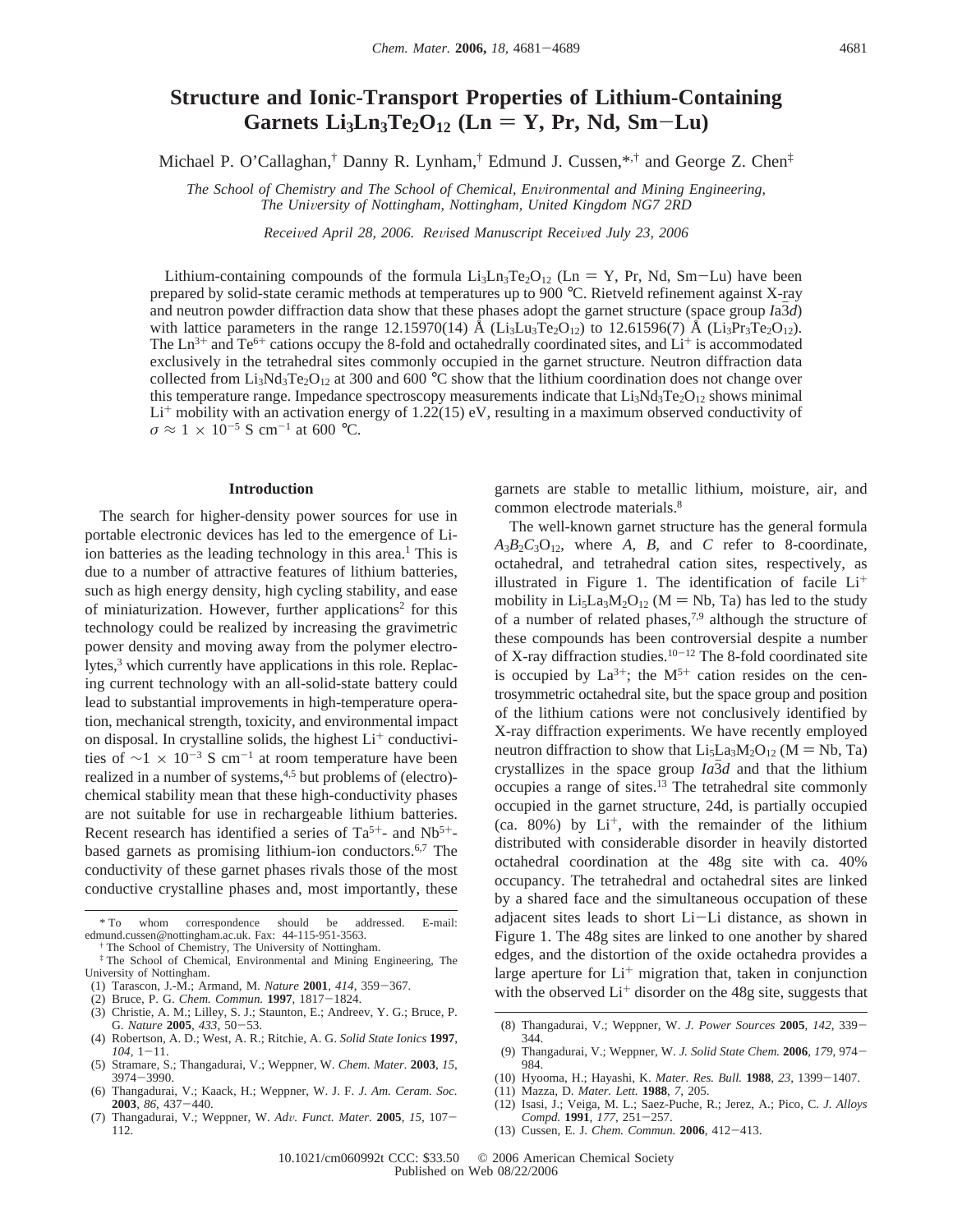

**Figure 1.** (a) Garnet structure of  $Li<sub>5</sub>La<sub>3</sub>Ta<sub>2</sub>O<sub>12</sub> contains lithium in both$ tetrahedral and octahedral coordinations. Octahedra represent  $TeO<sub>6</sub>$  units and dark and light spheres represent lanthanum and the tetrahedrally coordinated lithium, respectively. (b) The oxide tetrahedron housing  $Li<sup>+</sup>$ on the 24d site (light gray) shares each face with an oxide octahedron, accommodating additional  $Li<sup>+</sup>$  on the 48g site (dark gray).

the  $LiO<sub>6</sub>$  units provided the high  $Li<sup>+</sup>$  mobility observed in the garnet structure.

To examine the role of the tetrahedrally and octahedrally coordinated  $Li<sup>+</sup>$  in the ionic conductivity of the garnet structure, we have decided to examine the compounds  $Li<sub>3</sub>Ln<sub>3</sub>Te<sub>2</sub>O<sub>12</sub>$ . Compounds from this series were first synthesized in 1968, when the lattice constants of these phases were reported,<sup>14</sup> but have not been structurally characterized. These compositions contain a lithium concentration that is reduced to a level such that  $Li<sup>+</sup>$  can be accommodated exclusively on the tetrahedral sites in the structure. The lanthanide contraction was anticipated to lead to a large variability in unit-cell size that would allow examination of the effect of chemical pressure on the relative stabilities of the different lithium sites in the garnet structure. Here, we report the crystal structures of these phases for the first time and show that the absence of octahedrally coordinated lithium has a profound effect on the transport properties of these important materials.

## **Experimental**

Polycrystalline samples of Li<sub>3</sub>Ln<sub>3</sub>Te<sub>2</sub>O<sub>12</sub> were prepared via typical ceramic methods: stoichiometric quantities of lithium carbonate, dried lanthanide oxide, and tellurium(IV) oxide were ground, pressed into pellets, heated in air from room temperature to 700 °C at 1 °C min<sup>-1</sup> in an open alumina crucible, and held at this temperature for 6 h. The pellets were then removed from the furnace, reground, heated from 700 to 850  $^{\circ}$ C at 2.5  $^{\circ}$ C min<sup>-1</sup>, and held at this temperature for 10 h. The synthesis of  $Li<sub>3</sub>Y<sub>3</sub>Te<sub>2</sub>O<sub>12</sub>$ required the addition of 2.6% excess  $Li<sub>2</sub>CO<sub>3</sub>$ . In every case, these preparations were readily reproduced with no evidence of impurity phases. The progress of the reactions was monitored by X-ray powder diffraction, and in every case, the reactions had proceeded to completion, yielding a single-phase product. X-ray diffraction data suitable for Rietveld refinement were collected from the resulting materials in the range  $12^{\circ} \le 2\theta \le 80^{\circ}$  using a Philips Xpert diffractometer operating using  $Cu$  K $\alpha$  radiation.

Larger samples of some of these phases were synthesized for use in neutron diffraction experiments. Because of the large absorption cross section of 6Li, these samples were prepared using isotopically enhanced <sup>7</sup>Li<sub>2</sub>CO<sub>3</sub> (<sup>7</sup>Li  $\ge$  99%,  $b_{\text{len}} = -2.22$  fm) which also increased the scattering contrast between lithium and the other nuclei. Neutron powder diffraction data were collected from a

known volume of approximately 6 g of sample contained in a cylindrical vanadium can. A single sample was studied using the constant wavelength instrument D2B at the Institut Laue-Langevin, Grenoble, but the majority of data sets were collected using the Polaris diffractometer at the ISIS facility, Rutherford Appleton Laboratories. This instrument employs three detector banks to collect data in the range 0.8  $\AA \leq d \leq 8.0 \AA$ . The resulting data were corrected for absorption using the CORRECT routine within the GENIE neutron diffraction program. Rietveld refinements<sup>15</sup> were carried out against all three histograms simultaneously by means of the GSAS suite of programs.16 The peak shape of the time-offlight instrument was described using a convolution of exponential and pseudo-Voigt functions and an absorption correction was refined. The peak shape of both constant wavelength neutron and X-ray powder diffraction instruments was modeled using a pseudo-Voigt function.

Transport measurements were carried out on freshly prepared, sintered pellets of  $Li_3Nd_3Te_2O_{12}$  containing a natural isotopic abundance of lithium. The cylindrical pellets were typically ca. 10 mm in diameter and 3-4 mm in thickness. The impedance measurements were carried out under an atmosphere of flowing, dry air in the temperature range  $25 \text{ °C} \leq T \leq 600 \text{ °C}$  using platinum wires and paste to provide the electrical contact to the pellet. The platinum coating on the pellet surface acts as a blocking electrode to lithium ions and was subjected to an initial heating cycle to complete the cure before data were recorded. Collection of multiple data sets under isothermal conditions showed no time dependence of the impedance behavior of the samples after equilibriation times of 10 min. Data were collected both on heating and cooling the sample; this thermal cycle was repeated four times consecutively, using the same pellet and electrodes. Additional data sets were collected from freshly prepared pellets and electrodes, and these experiments confirmed the repeatability of the observed impedance behavior. The impedance data were collected using a driving voltage of 0.35 V over a frequency range of 1 Hz to 1 MHz. The Autolab v4.9 suite of programs was used to collect and analyze the data.

Thermogravimetric data were collected using a TA Instruments SDT Q600 thermogravimetric analyzer. The sample, ca. 30 mg, was contained in an open alumina crucible and heated to 600 °C at a rate of 5 °C min<sup>-1</sup> under an atmosphere of 5%  $H_2$  in N<sub>2</sub> flowing at 50 mL min-1. Bond-valence analyses were carried out using literature values for bond-valence parameters.17

#### **Results**

Analysis of the structure of  $Li<sub>3</sub>Ln<sub>3</sub>Te<sub>2</sub>O<sub>12</sub>$  commenced with a comparison with known garnet phases  $Li<sub>5</sub>La<sub>3</sub>M<sub>2</sub>O<sub>12</sub>$  (M = Ta, Nb). The structures of the garnets  $Li<sub>5</sub>La<sub>3</sub>M<sub>2</sub>O<sub>12</sub>$  have most commonly<sup>10,18</sup> been described in the space group  $I2_13$  or  $Ia3$ and only recently have neutron diffraction experiments<sup>13</sup> established that the higher-symmetry space group *Ia3d* provides the correct description of these phases. X-ray powder diffraction data collected from  $Li_3Nd_3Te_2O_{12}$  could be satisfactorily indexed in the space group *Ia3d*,  $a \approx 12.56$ Å, and a detailed examination of the diffraction patterns yielded no evidence of Bragg peaks that violated the systematic absences associated with this space group. All

<sup>(15)</sup> Rietveld, H. M. *Acta Crystallogr.* **1969**, *2*, 65.

<sup>(16)</sup> Larson, A. C.; von Dreele, R. B. *General Structure Analysis System (GSAS)*; Los Alamos National Laboratories: Los Alamos, NM, 1990.

<sup>(17)</sup> Brese, N. E.; O'Keeffe, M. *Acta Crystallogr., Sect. B* **<sup>1991</sup>**, *<sup>47</sup>*, 192- 197.

<sup>(18)</sup> Thangadurai, V.; Adams, S.; Weppner, W. *Chem. Mater.* **2004**, *16*,  $2998 - 3006$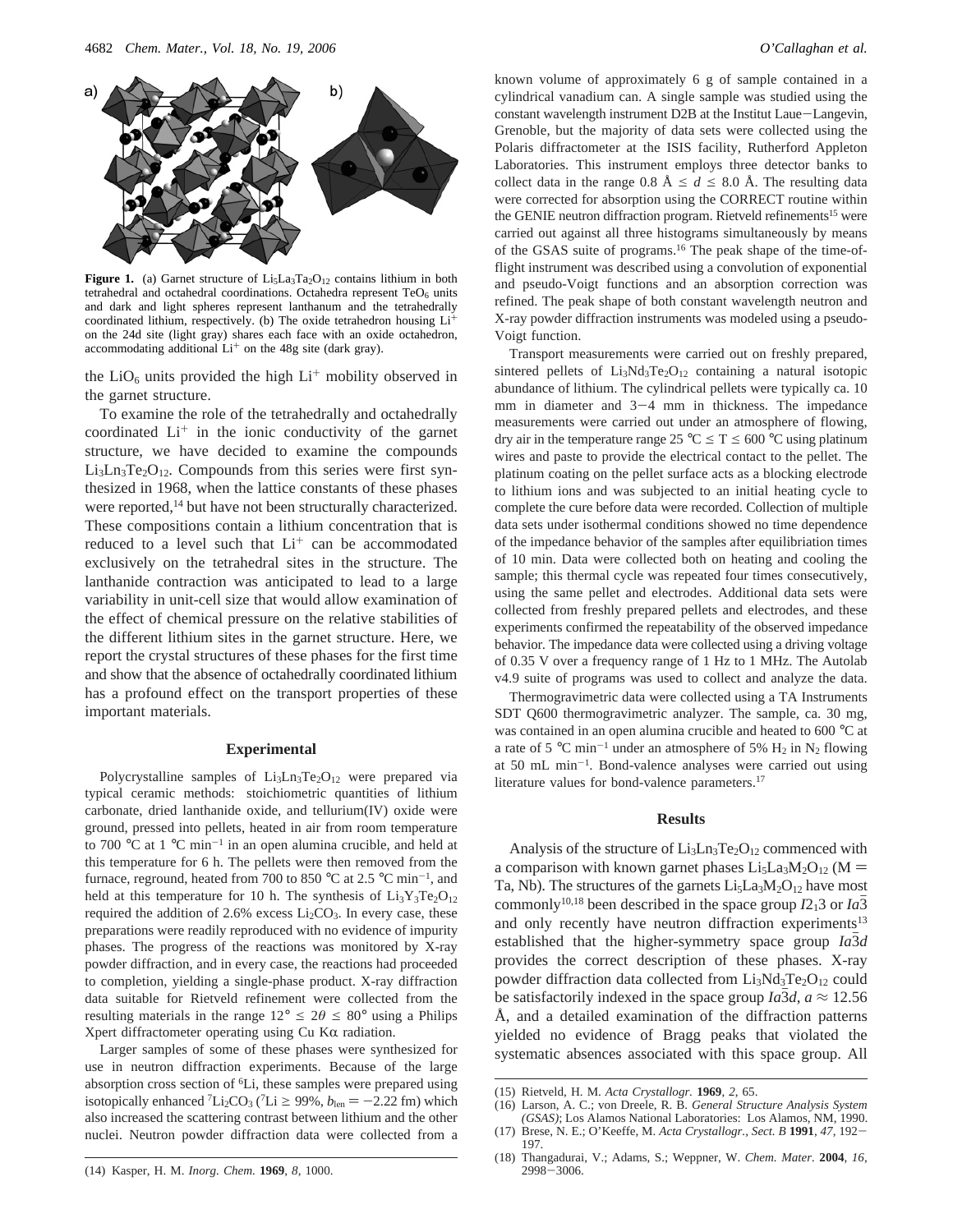compounds prepared in this study yielded X-ray diffraction patterns that indicated the presence of a cubic unit cell with the same systematic absences. We note that attempts to synthesize  $Li_3La_3Te_2O_{12}$  by this route did not yield any detectable quantity of garnet phase.

Preliminary structural models of Li<sub>3</sub>Nd<sub>3</sub>Te<sub>2</sub>O<sub>12</sub> used only  $Nd^{3+}$ , Te<sup>6+</sup>, and  $O^{2-}$ , placed on the special atomic positions reported for  $Li<sub>5</sub>La<sub>3</sub>Ta<sub>2</sub>O<sub>12</sub>$ , as a starting point for the Rietveld refinement and neglected the relatively small contribution of  $Li^+$  to the total X-ray scattering power of  $Li_3Nd_3Te_2O_{12}$ . This simplified structural model failed to provide a satisfactory fit ( $R_{wp}$  = 12.43,  $\chi^2$  = 8.510) to the observed data and so a difference Fourier map was calculated in order to determine the source of this mismatch between the observed and calcualted electron densities. This revealed a large positive mismatch in the difference electron density map, i.e., the observed electron density at  $\frac{1}{4}$ ,  $\frac{7}{8}$ , 0 was significantly larger that the calculated electron density. Surprisingly, these coordinates corresponded to the tetrahedrally coordinated interstitial sites that are commonly occupied in the garnet structure. Fully occupying this site with lithium leads to the stoichiometry  $Li_3Nd_3Te_2O_{12}$ , so trial refinements were carried out with complete  $Li<sup>+</sup>$  occupancy of this 24d site. This led to a considerable improvement in the quality of the fit, as shown by the fit parameters  $R_{wp} = 11.36$  and  $\chi^2 =$ 7.108. Plausible alternative lithium sites are found on the 16b and 48g positions, although the former is clearly incapable of accommodating the necessary concentration of lithium cations. A series of refinements were undertaken to investigate whether this structural model provided a uniquely satisfactory fit. Placing the lithium exclusively on the octahedral 48g site gave a refined occupancy of 1.1(2) and the fit parameters  $R_{wp} = 12.31$  and  $\chi^2 = 8.345$ , whereas placing the lithium exclusively on the trigonal prismatic 16b site gave a refined occupancy of  $-1.1(2)$  and the fit parameters  $R_{\text{wp}} = 12.36$  and  $\chi^2 = 8.345$ . It is clear that lithium occupancy of neither the 48g nor 16b site provides any significant improvement to the quality of fit compared to the  $[Nd_3Te_2O_{12}]^{3-}$  model and that the X-ray powder diffraction data contain a significant contribution from tetrahedrally coordinated  $Li<sup>+</sup>$ . The differences between these fits to the data are illustrated in Figure 2 and show that the lithium makes a similar contribution to most of the observed Bragg peaks below  $2\theta \approx 40^{\circ}$ , as would be anticipated for a scattering center with a relatively large electron cloud. Analyses of the X-ray diffraction data collected from all other compounds showed a similar sensitivity to lithium coordination and unambiguously indicated the presence of  $LiO<sub>4</sub>$ tetrahedra in these phases. The agreement between the observed and calculated diffraction patterns was reasonable for all phases in the series, as illustrated by the data with the highest value of fit parameters  $(Li<sub>3</sub>Yb<sub>3</sub>Te<sub>2</sub>O<sub>12</sub>)$  shown in Figure 3.

In the case of  $Li_3Ln_3Te_2O_{12}$  (*Ln* = Sm, Eu, Dy, Er, and Tm), it was found that the displacement parameters refined to negative values. The magnitude of the value was highly dependent on sample mounting conditions, indicating that surface roughness, combined with strong absorption, was leading to the refinement of the displacement parameters to



**Figure 2.** Observed X-ray diffraction patterns for  $Li<sub>3</sub>Nd<sub>3</sub>Te<sub>2</sub>O<sub>12</sub>$ . The solid lines represent fits obtained using different structural models: (a)  $[Nd_3Te_2O_{12}]^{3-}$ , (b) Li<sub>x</sub>Nd<sub>3</sub>Te<sub>2</sub>O<sub>12</sub> with unconstrained refinement of the lithium occupancy of the 48g octahedrally-coordinated site, and (c) Li<sub>3</sub>Nd<sub>3</sub>Te<sub>2</sub>O<sub>12</sub> with all lithium on the 24g tetrahedrally-coordinated site. Excluded regions were contaminated with Bragg peaks from the aluminum sample holder.



**Figure 3.** Observed (dots), calculated (top line), and difference (bottom line) X-ray powder diffraction patterns of  $Li_3Yb_3Te_2O_{12}$ . Excluded regions were contaminated with Bragg peaks from the aluminum sample holder.

spurious values in these compounds. Therefore, these data were analyzed by fixing the temperature factors at physically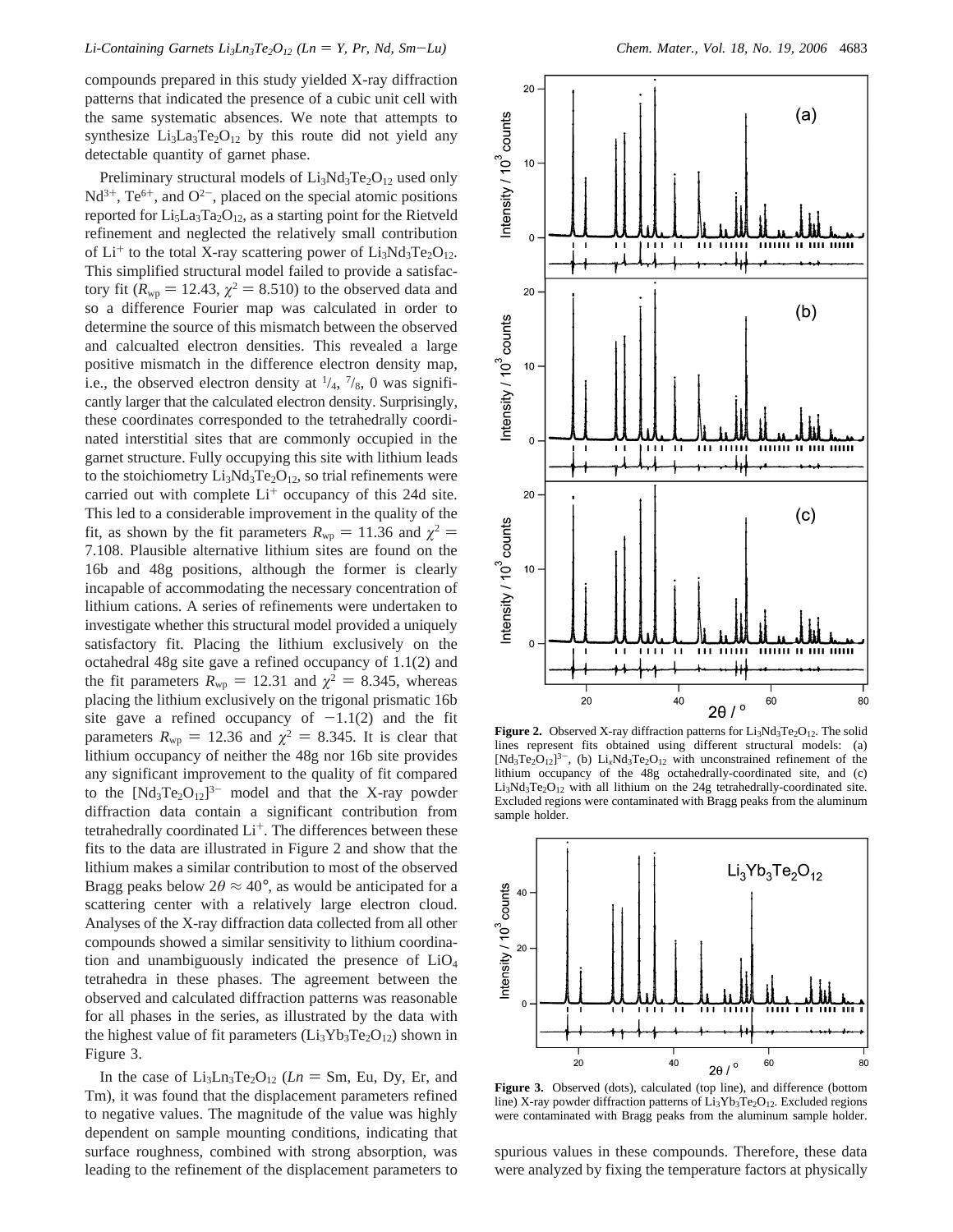reasonable values and refining the surface roughness absorption correction.

Because of the dominance of the X-ray diffraction data by the lanthanide and tellurium cations, neutron diffraction was employed to provide increased accuracy and precision in the determination of the lithium and oxide positions. Diffraction data were collected at room temperature from  $Li<sub>3</sub>Ln<sub>3</sub>Te<sub>2</sub>O<sub>12</sub>$  (Ln = Pr, Nd, Tb, Y, and Lu) using Polaris and from  $Li<sub>3</sub>Ho<sub>3</sub>Te<sub>2</sub>O<sub>12</sub>$  using D2B. These data were fitted using the structural model derived from the X-ray diffraction data as a starting point for the structural refinements. In every case, the refinements proceeded rapidly to convergence and provided an excellent match with the observed intensity. In order to probe the sensitivity of the neutron diffraction experiments to the position of  $Li<sup>+</sup>$  in the unit cell, we carried out a trial refinement in which the lithium occupancies of the tetrahedral site (24d), octahedral site (48g), and trigonal prismatic sites (16b) were independently refined, i.e., no constraint was applied to the bulk stoichiometry. This refinement against the data collected from  $Li<sub>3</sub>Nd<sub>3</sub>Te<sub>2</sub>O<sub>12</sub>$  led to the fit parameters  $R_{wp} = 2.65$  and  $\chi^2 = 1.893$  and fractional occupancies of 1.045(7), 0.006(3), and 0.018(4) for the Td (tetrahedral), Oh (octahedral), and TP (trigonal prismatic) sites, respectively. The occupancies of the Oh and TP sites were subsequently set to zero, and the fractional occupancy of the tetrahedral site was fixed at unity; no further refinement of site occupancies was carried out. The application of this model to the data collected from  $Li_3Lu_3Te_2O_{12}$ resulted in increased fit parameters,  $R_{wp} = 5.25$  and  $\chi^2 =$ 7.765. Trial refinements were undertaken in space groups *Ia*3 and *I*2<sub>1</sub>3, which are sequential subgroups that have previously been reported for garnet phases.18 The refinement in *Ia*3 proceeded to convergence using isotropic displacement parameters to give the fit parameters  $R_{wp} = 5.26$  and  $\chi^2 =$ 7.789. The use of anisotropic displacement parameters gave a negligible improvement in the quality of fit ( $R_{wp} = 5.25$ ,  $\chi^2$  = 7.758) and destabilized the refinement to such an extent that it failed to converge. Reducing the symmetry further to *I*213 gave no improvement in the quality of fit and destabilized the refinement to such an extent that it was not possible to refine all of the atomic positions simultaneously. This thorough testing of possible lithium distribution over possible coordination sites and distortions of the garnet structure failed to provide any improvement over the *Ia3d* model containing  $Li<sup>+</sup>$  exclusively on the tetrahedral sites. The final fit obtained using this model is shown in Figure 4.

Neutron diffraction data collected using Polaris were analyzed using a total of 46 variables: 13 anisotropic displacement parameters, 3 positional parameters, 18 background parameters, 3 absorption correction parameters, 3 histogram scale factors, 5 diffractometer coefficients, and 1 lattice parameter. The data collected from  $Li<sub>3</sub>Ho<sub>3</sub>Te<sub>2</sub>O<sub>12</sub>$  were analyzed using the same structural model. Figure 4 shows representative fits to the data collected from  $Li<sub>3</sub>Nd<sub>3</sub>Te<sub>2</sub>O<sub>12</sub>$ and  $Li<sub>3</sub>Lu<sub>3</sub>Te<sub>2</sub>O<sub>12</sub>$ . In cases where neutron diffraction data were not available, i.e.,  $Li_3Ln_3Te_2O_{12}$  (Ln = Sm, Eu, Gd, Dy, Tm, Yb), the X-ray diffraction data were analyzed using a similar structural model to that described above, i.e., with a fully occupied tetrahedrally coordinated lithium site, but



**Figure 4.** Observed (dots), calculated (top line), and difference (bottom line) neutron diffraction profiles collected from (top graph)  $Li<sub>3</sub>Nd<sub>3</sub>Te<sub>2</sub>O<sub>12</sub>$ and (bottom graph)  $Li<sub>3</sub>Lu<sub>3</sub>Te<sub>2</sub>O<sub>12</sub>$  at room temperature.

with isotropic displacement parameters. The refinement details and structural parameters for all compounds are collected in Table 1, the displacement parameters are listed in Table 2, and selected interatomic distances are shown in Table 3.

Additional neutron diffraction data sets were collected from  $Li_3Nd_3Te_2O_{12}$  at 300 and 600 °C in order to probe the temperature dependence of the structure and especially the lithium coordination and disorder. An unconstrained refinement of the occupancies of the tetrahedral and octahedral sites in the structure resulted in respective occupancies of 1.028(6) and  $-0.003(3)$  at 300 °C and 1.044(4) and  $-0.002(2)$  at 600 °C, indicating that the lithium is accommodated exclusively on the tetrahedral sites between room temperature and 600 °C. The analysis of these data sets was therefore carried out using the same structural model as that employed in the refinement of the room-temperature structures. The anisotropic displacement parameters showed the largely isotropic increase in lithium scattering volume expected on heating a crystalline, well-ordered phase with no evidence of static disorder.

Impedance data collected at room temperature from  $Li<sub>3</sub>Nd<sub>3</sub>Te<sub>2</sub>O<sub>12</sub>$  were characteristic of a highly resistive material and tested the detection limits of the instrument. On heating the sample, the impedance decreases and at temperatures of ca. 400 °C, a plot of the impedance in the complex plane takes on the well-defined shape shown in Figure 5, which shows the low-frequency tail characteristic of ionic conduction using blocking electrodes. It was not possible to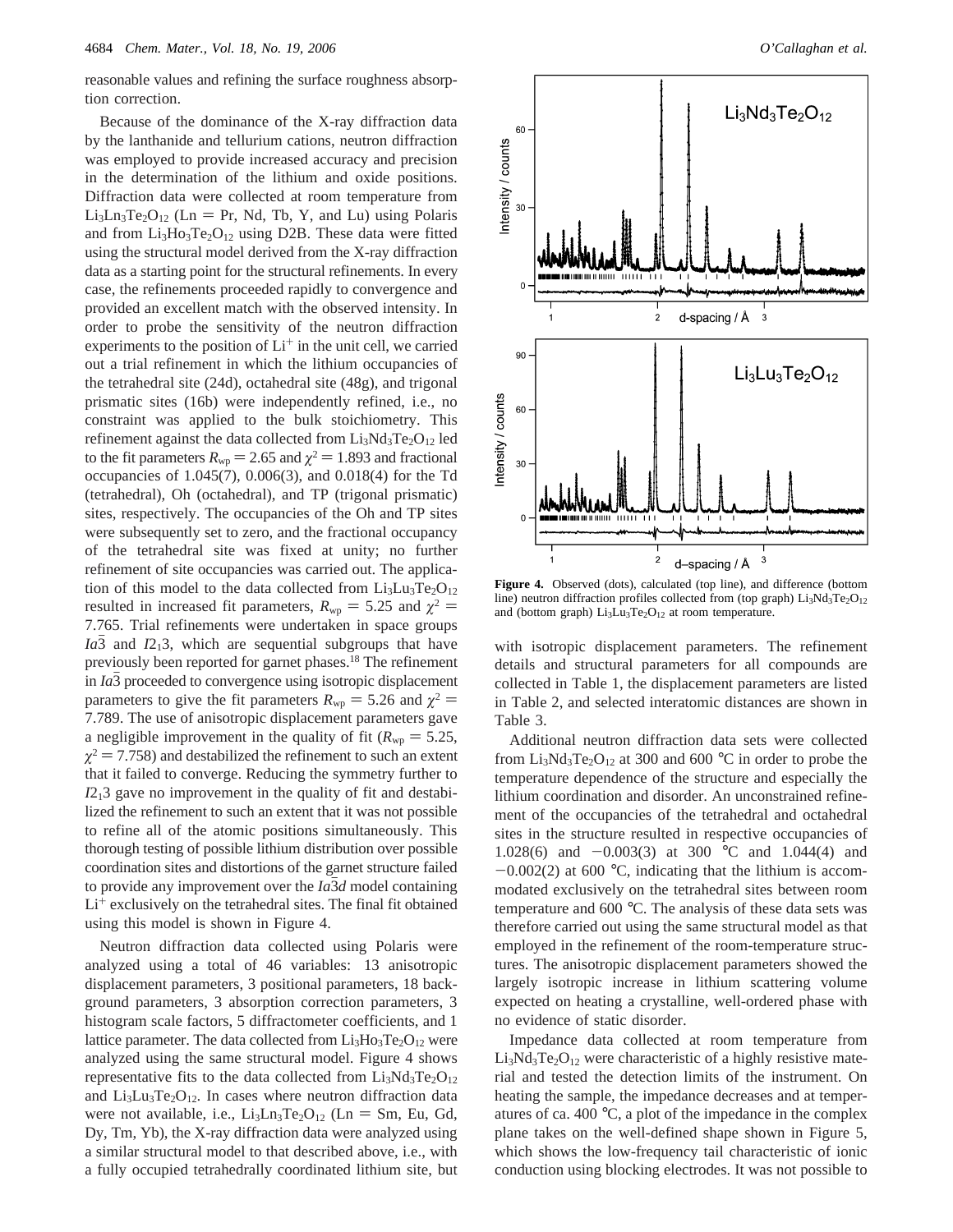Table 1. Fit Parameters and Structural Information for Li<sub>3</sub>Ln<sub>3</sub>Te<sub>2</sub>O<sub>12</sub> Derived from Rietveld Refinement Against X-ray or Neutron Powder **Diffraction (data collected at room temperature unless otherwise stated)***<sup>a</sup>*

|                                                                                     |              |              |          |            |            |            |         | $100U_{eq}$ |      |          |
|-------------------------------------------------------------------------------------|--------------|--------------|----------|------------|------------|------------|---------|-------------|------|----------|
| compd                                                                               | $a_0(A)$     | $R_{\rm WD}$ | $\chi^2$ | $O_{x}$    | $O_v$      | $O_z$      | Ln      | Te          | Li   | $\Omega$ |
| $Li_3Pr_3Te_2O_1e^b$                                                                | 12.61596(7)  | 2.69         | 3.25     | 0.27735(2) | 0.10768(2) | 0.20078(2) | 0.60    | 0.43        | 0.95 | 0.68     |
| Li <sub>3</sub> Nd <sub>3</sub> Te <sub>2</sub> O <sub>12</sub> <sup>b</sup>        | 12.56253(9)  | 1.71         | 1.905    | 0.27739(2) | 0.10746(2) | 0.20006(3) | 0.54    | 0.57        | 1.01 | 0.75     |
| $Li_3Sm_3Te_2O_{12}c$                                                               | 12.4601(1)   | 9.08         | 11.72    | 0.2778(5)  | 0.1067(4)  | 0.1986(5)  | 1.0     | 1.0         | 1.0  | 1.0      |
| Li <sub>3</sub> Eu <sub>3</sub> Te <sub>2</sub> O <sub>12</sub> <sup>c</sup>        | 12.4197(2)   | 8.35         | 10.97    | 0.2794(5)  | 0.1056(4)  | 0.1998(4)  | 1.0     | 1.0         | 1.0  | 1.0      |
| $Li3Gd3Te2O12c$                                                                     | 12.3792(1)   | 12.19        | 9.03     | 0.2779(4)  | 0.1042(4)  | 0.1970(4)  | 0.38(5) | 0.10(6)     | 2.5  | 0.0(2)   |
| $Li3Tb3Te2O12$                                                                      | 12.35578(9)  | 2.63         | 3.99     | 0.27658(2) | 0.10546(2) | 0.19819(2) | 0.43    | 0.43        | 0.84 | 0.60     |
| $Li_3Dy_3Te_2O_{12}c$                                                               | 12.3008(1)   | 12.74        | 10.52    | 0.2768(5)  | 0.1052(5)  | 0.1975(4)  | 1.0     | 1.0         | 1.0  | 1.0      |
| Li <sub>3</sub> H <sub>03</sub> Te <sub>2</sub> O <sub>12</sub> <sup>b</sup>        | 12.27028(6)  | 4.51         | 0.7040   | 0.27630(7) | 0.10487(7) | 0.19748(7) | 0.35    | 0.49        | 1.09 | 0.77     |
| $Li_3Y_3Te_2O_{12}b$                                                                | 12.27982(9)  | 3.55         | 8.298    | 0.27634(2) | 0.10469(2) | 0.19726(2) | 0.56    | 0.46        | 0.87 | 0.62     |
| $Li3Er3Te2O12c$                                                                     | 12.22712(9)  | 10.14        | 13.54    | 0.2764(4)  | 0.1052(4)  | 0.1973(4)  | 1.0     | 1.0         | 1.0  | 1.0      |
| $Li3 Tm3 Te2O12c$                                                                   | 12.2092(2)   | 7.09         | 24.72    | 0.2740(5)  | 0.1044(4)  | 0.1986(4)  | 1.0     | 1.0         | 1.0  | 1.0      |
| $Li_3Yb_3Te_2O_1c^c$                                                                | 12.16184(11) | 12.96        | 21.69    | 0.2784(4)  | 0.1029(4)  | 0.1970(5)  | 0.22(5) | 0.36(6)     | 1.0  | 0.3(2)   |
| Li <sub>3</sub> Lu <sub>3</sub> Te <sub>2</sub> O <sub>12</sub> <sup>b</sup>        | 12.15970(14) | 5.25         | 7.765    | 0.27598(4) | 0.10364(4) | 0.19600(4) | 0.76    | 1.12        | 0.93 | 0.76     |
| Li <sub>3</sub> Nd <sub>3</sub> Te <sub>2</sub> O <sub>12</sub> 300 °C <sup>b</sup> | 12.59860(9)  | 1.44         | 2.114    | 0.27713(2) | 0.10761(2) | 0.20038(3) | 0.89    | 0.80        | 1.60 | 1.19     |
| Li <sub>3</sub> Nd <sub>3</sub> Te <sub>2</sub> O <sub>12</sub> 600 °C <sup>b</sup> | 12.63582(9)  | 1.26         | 1.035    | 0.27681(2) | 0.10785(2) | 0.20079(3) | 1.19    | 1.00        | 2.38 | 1.61     |

*<sup>a</sup>* Atomic coordinates: Ln 24c 1/8, 0, 1/4; Te 16a 0, 0, 0; Li 24d 1/4, 7/8, 0; O 96h *x, y, z*. *<sup>b</sup>* Refined against neutron diffraction data. *<sup>c</sup>* Refined against X-ray diffraction data.

Table 2. Anisotropic Displacement Parameters (Å<sup>2</sup>) for Li<sub>3</sub>Ln<sub>3</sub>Te<sub>2</sub>O<sub>12</sub> Derived from Rietveld Refinement Against Neutron Powder Diffraction **(data collected at room temperature unless otherwise stated)**

|                                                                                                 | $Te^b$<br>Li <sup>a</sup> |                                | Ln <sup>c</sup> |                                      |             | O                    |             |                                  |                       |             |             |                       |                                              |
|-------------------------------------------------------------------------------------------------|---------------------------|--------------------------------|-----------------|--------------------------------------|-------------|----------------------|-------------|----------------------------------|-----------------------|-------------|-------------|-----------------------|----------------------------------------------|
| compd                                                                                           | $100U_{11}$               | $100U_{22}$                    | $100U_{11}$     | $100U_{12}$                          | $100U_{11}$ | $100U_{22}$          | $100U_{23}$ | $100U_{11}$                      | $100U_{22}$           | $100U_{33}$ | $100U_{12}$ | $100U_{13}$           | $100U_{23}$                                  |
| $Li_3Pr_3Te_2O_{12}$                                                                            |                           | $1.17(3)$ $0.51(5)$            |                 | $0.432(6) -0.021(8) 0.74(2) 0.54(1)$ |             |                      | 0.04(1)     |                                  | $0.721(8)$ $0.550(8)$ |             |             |                       | $0.782(9)$ $0.064(5)$ $0.010(6)$ $-0.068(6)$ |
| $Li3Nd3Te2O12$                                                                                  |                           | $1.26(4)$ $0.51(7)$            | 0.57(1)         | $-0.05(1)$                           |             | $0.68(2)$ $0.47(1)$  | 0.08(1)     | 0.72(1)                          | 0.69(1)               | 0.83(1)     |             |                       | $0.013(8)$ $0.025(9)$ $-0.11(1)$             |
| $Li3Tb3Te2O12$                                                                                  |                           | $1.06(3)$ $0.41(5)$            | 0.430(7)        | $-0.038(9)$ 0.54(2) 0.382(8)         |             |                      |             | $0.005(9)$ $0.597(9)$ $0.539(9)$ |                       | 0.67(1)     |             |                       | $0.023(6)$ $0.011(6)$ $-0.09(1)$             |
| $Li3Ho3Te2O12$                                                                                  | 1.2(1)                    | 1.0(3)                         | 0.49(3)         | 0.00(5)                              |             | $0.49(7)$ $0.28(3)$  | 0.13(5)     | 0.82(4)                          | 0.47(3)               | 1.01(5)     | 0.03(3)     | 0.17(3)               | $-0.03(4)$                                   |
| $Li_3Y_3Te_2O_{12}$                                                                             |                           | $1.04(4)$ $0.52(6)$            | 0.463(8)        | $-0.04(1)$                           |             | $0.63(2)$ $0.524(9)$ | $-0.01(1)$  | 0.64(1)                          | 0.553(10)             | 0.68(1)     |             | $0.040(6)$ $0.021(7)$ | $-0.08(1)$                                   |
| $Li3Lu3Te2O12$                                                                                  |                           | $1.27(6)$ $0.83(10)$ $0.76(1)$ |                 | $-0.03(2)$                           |             | $0.87(3)$ $0.79(2)$  | $-0.01(2)$  | 0.92(2)                          | 0.85(2)               | 1.01(2)     | 0.03(1)     | 0.01(1)               | $-0.04(1)$                                   |
| Li <sub>3</sub> Nd <sub>3</sub> Te <sub>2</sub> O 300 °C                                        |                           | 1.96(5) 0.88(8)                | 0.80(1)         | $-0.07(1)$                           |             | $1.02(2)$ $0.83(1)$  | 0.20(1)     | 1.23(1)                          | 0.96(1)               | 1.37(2)     | 0.07(1)     | 0.04(1)               | $-0.16(1)$                                   |
| Li <sub>3</sub> Nd <sub>3</sub> Te <sub>2</sub> O <sub>12</sub> 600 °C 2.84(6) 1.47(10) 1.00(1) |                           |                                |                 | $-0.10(2)$                           |             | $1.22(3)$ $1.17(1)$  | 0.40(2)     | 1.76(2)                          | 1.16(2)               | 1.92(2)     | 0.21(1)     | 0.06(1)               | $-0.18(1)$                                   |

*a*  $U_{33} = U_{11}$ ,  $U_{12} = U_{13} = U_{23} = 0$ . *b*  $U_{33} = U_{22} = U_{11}$ ,  $U_{13} = U_{23} = U_{12}$ . *c*  $U_{33} = U_{22}$ ,  $U_{12} = U_{13} = 0$ .

**Table 3. Selected Interatomic Distances (Å) and Angles (deg) Derived from Rietveld Refinement Against X-ray Or Neutron Powder Diffraction (data collected at room temperature unless otherwise stated)**

| compd                                                                               | $Li-O \times 4$ | $Te-O \times 6$ | $O-Te-O(1)$ | $O-Te-O(2)$ | $Ln-O(1) \times 4$ | $Ln-O(2) \times 4$ | $Ln-O-Ln$   |
|-------------------------------------------------------------------------------------|-----------------|-----------------|-------------|-------------|--------------------|--------------------|-------------|
| $Li_3Pr_3Te_2O_{12}a$                                                               | 1.9362(2)       | 1.9309(2)       | 85.674(9)   | 94.326(9)   | 2.4342(2)          | 2.5657(2)          | 101.139(7)  |
| $Li_3Nd_3Te_2O_1^a$                                                                 | 1.9286(3)       | 1.9284(3)       | 85.508(13)  | 94.492(13)  | 2.4251(3)          | 2.5463(3)          | 101.352(13) |
| $Li3Sm3Te2O12$                                                                      | 1.893(5)        | 1.958(5)        | 85.2(2)     | 94.8(2)     | 2.404(5)           | 2.497(6)           | 101.7(2)    |
| Li <sub>3</sub> Eu <sub>3</sub> Te <sub>2</sub> O <sub>12</sub> <sup>b</sup>        | 1.876(6)        | 1.934(5)        | 86.4(3)     | 93.6(3)     | 2.405(5)           | 2.520(5)           | 101.1(2)    |
| $Li_3Gd_3Te_2O_{12}b$                                                               | 1.882(5)        | 1.951(5)        | 85.0(2)     | 95.1(2)     | 2.382(5)           | 2.476(5)           | 102.5(2)    |
| $Li3Tb3Te2O12a$                                                                     | 1.8938(2)       | 1.9254(2)       | 84.638(11)  | 95.362(11)  | 2.3697(2)          | 2.4825(3)          | 102.439(9)  |
| $Li_3Dy_3Te_2O_{12}b$                                                               | 1.883(6)        | 1.923(6)        | 84.6(3)     | 95.4(3)     | 2.362(5)           | 2.464(5)           | 102.6(2)    |
| $Li3Ho3Te2O12a$                                                                     | 1.8809(9)       | 1.9211(9)       | 84.33(4)    | 95.67(4)    | 2.3489(9)          | 2.4570(9)          | 102.82(3)   |
| $Li_3Y_3Te_2O_{12}^a$                                                               | 1.8814(3)       | 1.9257(3)       | 84.289(11)  | 95.711(11)  | 2.3507(3)          | 2.4566(3)          | 102.890(10) |
| $Li3Er3Te2O12$                                                                      | 1.879(5)        | 1.911(5)        | 84.3(2)     | 95.7(2)     | 2.344(5)           | 2.446(5)           | 102.81(18)  |
| $Li3 Tm3 Te2O12$                                                                    | 1.881(6)        | 1.908(5)        | 83.5(3)     | 96.5(3)     | 2.308(5)           | 2.455(5)           | 103.4(2)    |
| $Li3Yb3Te2O12$                                                                      | 1.825(5)        | 1.944(5)        | 85.2(2)     | 94.8(2)     | 2.330(5)           | 2.437(5)           | 102.7(2)    |
| $Li3Lu3Te2O12$                                                                      | 1.8625(4)       | 1.9231(4)       | 83.81(2)    | 96.19(2)    | 2.3216(4)          | 2.4181(5)          | 103.52(2)   |
| Li <sub>3</sub> Nd <sub>3</sub> Te <sub>2</sub> O <sub>12</sub> 300 °C <sup>a</sup> | 1.9363(3)       | 1.9302(3)       | 85.463(13)  | 94.537(13)  | 2.4294(3)          | 2.5570(3)          | 101.328(11) |
| Li <sub>3</sub> Nd <sub>3</sub> Te <sub>2</sub> O <sub>12</sub> 600 °C <sup>a</sup> | 1.9450(3)       | 1.9311(3)       | 85.406(14)  | 94.594(14)  | 2.4336(3)          | 2.5685(3)          | 101.297(11) |

*<sup>a</sup>* Refined against neutron diffraction data. *<sup>b</sup>* Refined against X-ray diffraction data.

separate the bulk and grain boundary contributions to the conductivity; a value for the total conductivity was extracted by fitting a circular arc to the high-frequency data and correcting for the dimensions of the pellet. The conductivity values extracted from multiple heating and cooling cycles are shown in an Arrhenius plot in Figure 6. Fitting each of the seven cooling and heating cycles independently to the Arrhenius equation resulted in values of the activation energy of 1.22(15) eV. Because of the difficulties of extracting accurate values for the conductivity from this highly resistive material, it is possible that these data mask a subtle change in activation energy. However, alternative analyses of these data using a model containing two activation-energy regimes failed to produce statistically significant evidence of more than one activation energy over this temperature range.

The operation of solid electrolytes often requires stability to a range of redox environments, often at elevated temperatures. To examine the stability of tellurate garnets to reducing conditions, we heated a sample of  $Li<sub>3</sub>Nd<sub>3</sub>Te<sub>2</sub>O<sub>12</sub>$ under a flowing atmosphere of  $5\%$   $H_2$  and recorded the mass as a function of temperature. The material showed no significant change in mass at temperatures up to 500  $^{\circ}C$ , but then showed a rapid mass loss, as shown in Figure 7. X-ray diffraction data collected from the product indicated that reduction to  $Nd_2TeO_2$ ,  $Nd_2O_3$ ,  $Li_2O$ , and metallic tellurium had occurred. The observed mass loss, 82 wt %,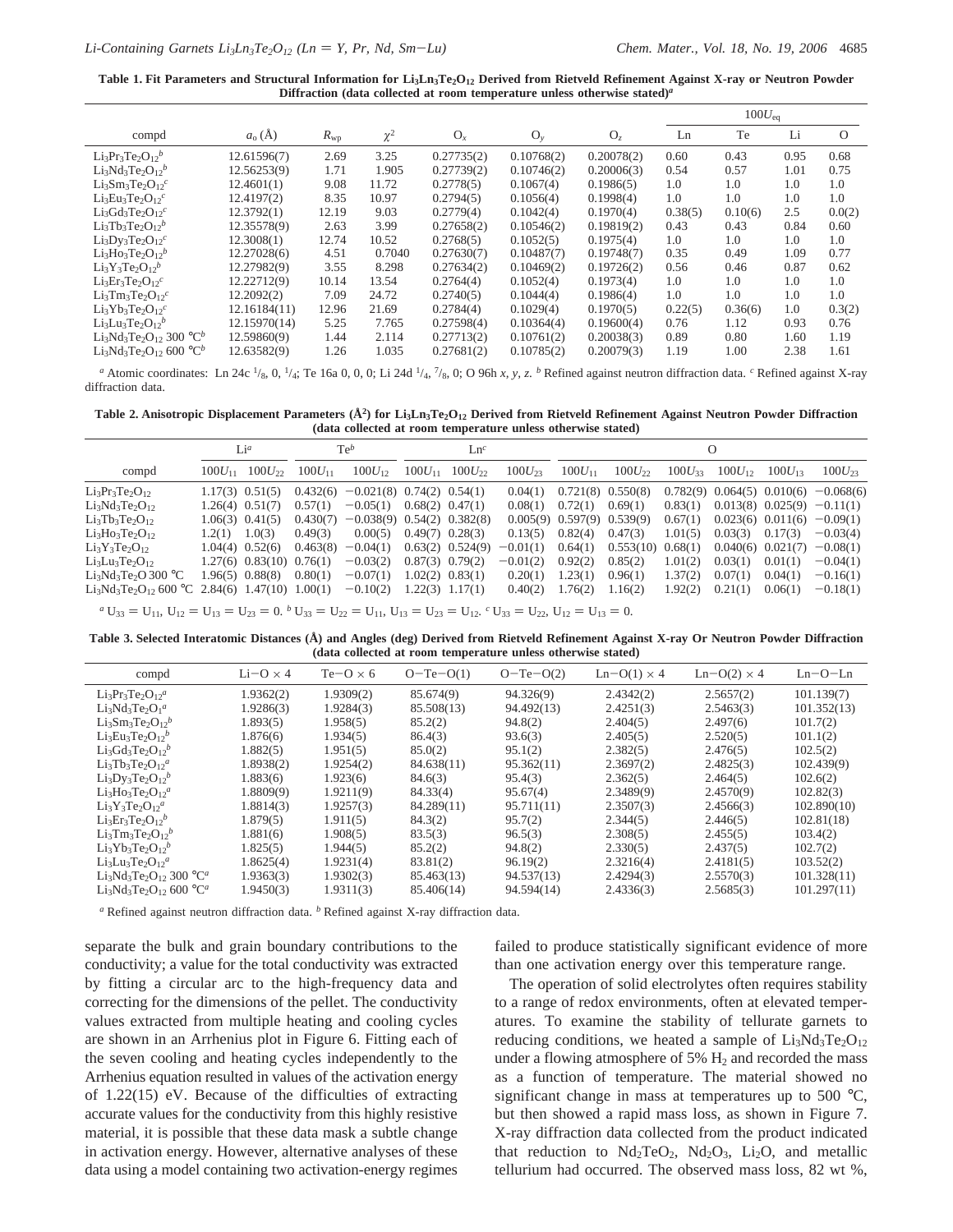

**Figure 5.** Complex plane impedance plots collected from Li<sub>3</sub>Nd<sub>3</sub>Te<sub>2</sub>O<sub>12</sub> using ion-blocking electrodes at (a) 400 and (b) 600 °C show impedances varying by a factor of ca.  $1 \times 10^2$  over this temperature range. The curves represent fits to the high-frequency end of the spectrum.



**Figure 6.** Arrhenius plot of the conductivity of  $Li<sub>3</sub>Nd<sub>3</sub>Te<sub>2</sub>O<sub>12</sub>$  as a function of temperature. The initial and final temperature cycles are represented by circles and squares, respectively. Data collected on heating are shown by filled symbols, whereas data points collected on cooling are empty. The line represents a fit to the initial cooling (empty circles) data set.

is considerably greater than that expected for either of the possible limits of the reduction

$$
Li_{3}Nd_{3}Te_{2}O_{12} \xrightarrow{H_{2}} \gamma_{2}Li_{2}O + \gamma_{2}Nd_{2}O_{3} + 2Te [+ H_{2}O^{\dagger}] 89.3 \text{ wt } \% (1)
$$
  

$$
Li_{3}Nd_{3}Te_{2}O_{12} \xrightarrow{H_{2}} \gamma_{2}Li_{2}O + \gamma_{2}Te + \gamma_{2}Nd_{2}TeO_{2} [+ H_{2}O^{\dagger}] 86.6 \text{ wt } \% (2)
$$

Reductions 1 and 2 both produce elemental tellurium (m.p. 450 °C) in sufficient quantities that partial evaporation of this component from the mixture could lead to a further reduction in mass to 82 wt %. The data are not able to distinguish between the two possible reactions, but clearly show that reduction to  $Te^{0}$  and lower oxidation states has occurred.



**Figure 7.** Variation in mass (solid line) as a function of temperature (dotted line) for Li<sub>3</sub>Nd<sub>3</sub>Te<sub>2</sub>O<sub>12</sub> heated under a flowing atmosphere of 5% H<sub>2</sub> in N<sub>2</sub>.



Figure 8. Edge-sharing of LnO<sub>8</sub> cubes in Li<sub>3</sub>Ln<sub>3</sub>Te<sub>2</sub>O<sub>12</sub> leads to the formation of two interpenetrating body-centered lattices. One of these frameworks composed of Ln (light gray spheres) and O (dark gray spheres) is shown in (a) along with selected polyhedra to illustrate the linkages between the  $LnO<sub>8</sub>$  units. Tellurium is accommodated in an octahedral site (b) that shares edges with an edge-linked  $LnO_8$  dimer. The dashed lines represent the angle that varies with the changing radius of Ln<sup>3+</sup>.

## **Discussion**

Structural refinements against laboratory X-ray powder diffraction data have shown that the compounds  $Li<sub>3</sub>Ln<sub>3</sub>$  $Te<sub>2</sub>O<sub>12</sub>$  adopt the garnet structure, with the tetrahedral, cubic, and octahedral sites commonly occupied in garnets accommodating  $Li^+$ ,  $Ln^{3+}$ , and  $Te^{6+}$ , respectively. A surprising component of this discovery is the sensitivity of these X-ray diffraction data to the lithium cations in the presence of multiple heavy atoms. The observed intensity of diffracted X-rays varies as the square of the number of electrons; it would thus be anticipated that the contribution from  $Li^+(2)$  $(e^{-})^2$  would be negligible compared to those from Nd<sup>3+</sup> (57)  $(e^{-})^2$  and T $(e^{6+} (46 e^{-})^2)$ , which would dominate the observed X-ray diffraction pattern. It seems probable that this unexpected sensitivity is associated with the high symmetry of the phase; this leads to both a relatively small number of reflections (such that the problems associated with peak overlap are largely absent from these powder diffraction data) and a small number of variables in the structure. The latter prevents the contribution of lithium to the pattern from being masked by refinement of other atomic variables to spurious values. Although it seems that this accurate detection of lithium from powder X-ray data may depend on a fortuitous combination of structural features, it does suggest that Rietveld refinement against X-ray data can provide useful information on extremely weak scatterers and the contribution of these species to the X-ray diffraction profile should not be neglected. Although X-ray data provided useful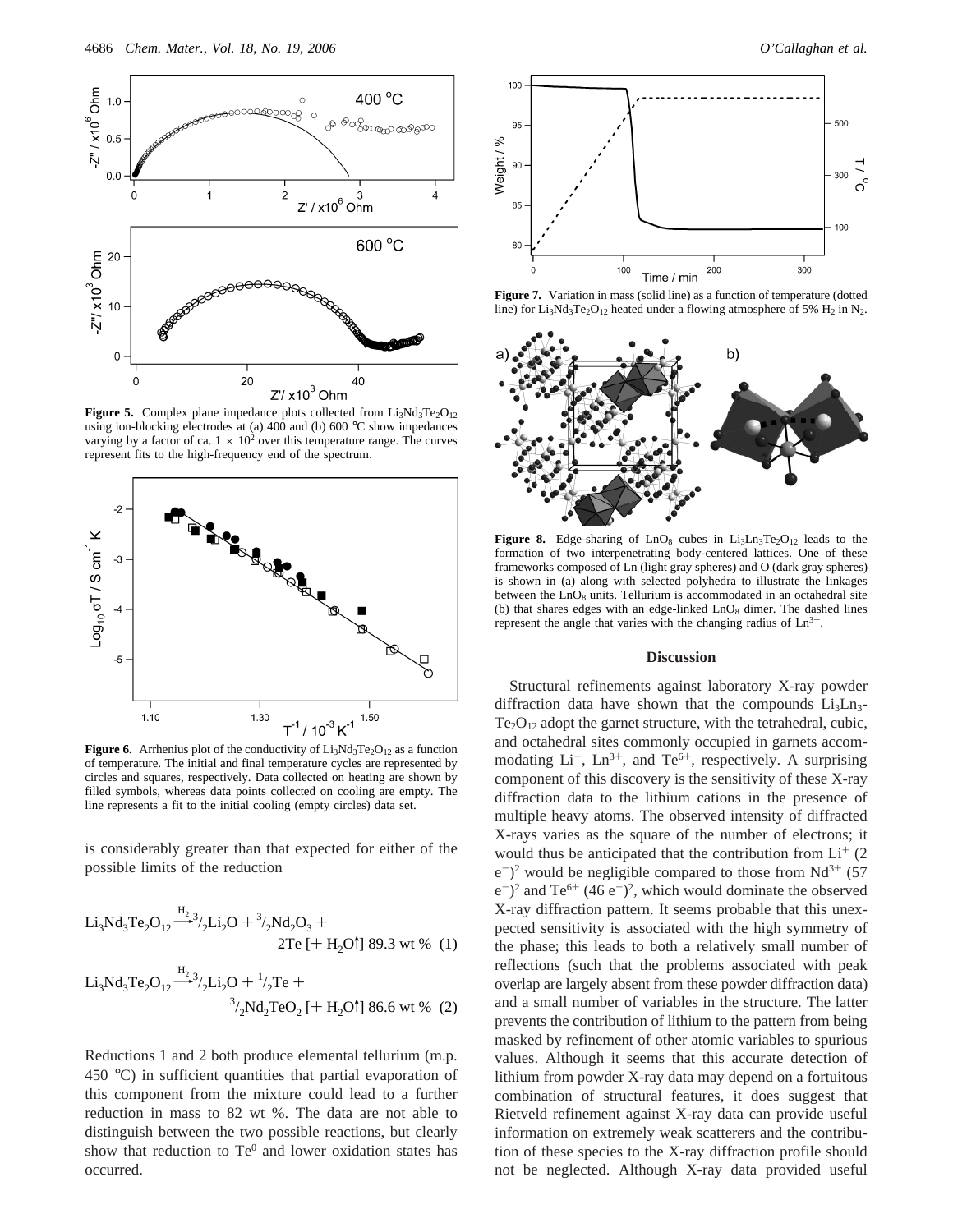

Figure 9. The variation in (a) lattice parameter, (b) lithium oxide bond length, and (c)  $Ln-O-Ln$  angle in  $Li<sub>3</sub>Ln<sub>3</sub>Te<sub>2</sub>O<sub>12</sub>$  as a function of the radius of  $Ln^{3+}$ . The fitted line shown in (a) illustrates that this series obeys Vegard's law.

information on these garnets, the application of neutron powder diffraction improved the precision in the bond distances by at least an order of magnitude, demonstrating the power of this technique.

The large variation in lattice parameters exhibited by the series  $Li_3Ln_3Te_2O_{12}$  illustrates the ability of the garnet structure to accommodate varying sizes of cations with no change in symmetry. This structure can be considered to be formed from two interpenetrating, body-centered lattices composed of edge-shared distorted  $LnO_8$  cubes, as shown in Figure 8. Because of the resulting isotropic threedimensional connectivity provided by the cubic symmetry, it follows that the observed lattice contraction is predominantly controlled by the reduction in lanthanide radius with increasing atomic number, as shown in Figure 9. An examination of the magnitude of the observed variation in lattice parameter shows that although the unit cell decreases in size with increasing atomic number of Ln, it does so to a lesser degree than the Ln-O bond lengths. The decrease in lattice parameter with atomic number is offset by a significant increase in the  $Ln-O-Ln$  angle, as shown in Figure 9, i.e., the structure distorts with no reduction in symmetry, in such a manner that counteracts the effect of increasing lanthanide size. The  $Te^{6+}$  cations occupy interstitial sites between  $LnO_8$ units, so the structural adjustment in the Ln-O framework leads to a small extension in the Te-O distance as the lanthanide size is increased. However, this distance remains in the range expected for  $Te^{6+}$ ; analysis of the bond lengths derived from the neutron diffraction data show a calculated valence<sup>17</sup> of tellurium in the range  $+5.78$  (Li<sub>3</sub>Pr<sub>3</sub>Te<sub>2</sub>O<sub>12</sub>) to  $+5.90$  (Li<sub>3</sub>Lu<sub>3</sub>Te<sub>2</sub>O<sub>12</sub>).

The mass loss observed on heating  $Li<sub>3</sub>Nd<sub>3</sub>Te<sub>2</sub>O<sub>12</sub>$  under 5%  $H_2$  is due to the reduction of this compound and is not unexpected given the relative instability of  $Te^{6+}$ . The ease of reduction of  $Li_3Nd_3Te_2O_{12}$  indicates that telluriumcontaining garnet phases will be unsuitable electrolytes for applications that will involve exposure to reducing conditions, such as those found in rechargeable lithium batteries. Nevertheless, the observations of the ionic conductivity in  $Li_3Nd_3Te_2O_{12}$  can be combined with our knowledge of the structure and lithium environments and provide a valuable insight into the general conditions necessary for  $Li^+$  mobility in the garnet structure.

Previous observations in the related compounds  $Li<sub>5</sub>La<sub>3</sub>$ - $Ta_2O_{12}$  and  $Li_5La_3Nb_2O_{12}$  have shown considerable ionic mobility.<sup>6</sup> In these compounds, the tetrahedral sites contain ca. 20% vacancies, and the remaining lithium occupies 40% of the octahedral sites with considerable positional disorder.13 It was argued that this averaged structure sampled by the diffraction experiments did not represent the local structure but that the observed disorder was due to the existence of clusters of stoichiometries  $[Li_3La_3M_2O_{12}]^2$  and  $[Li_6La_3M_2O_{12}]^+$ containing lithium exclusively in tetrahedral or octahedral coordination, respectively. This is the only interpretation of the average crystal structure that does not necessitate the presence of unacceptably short Li... Li distances; similar clustering is a feature of other crystalline, fast  $Li<sup>+</sup>$  conducting phases.19

The structures derived in the current study of  $Li<sub>3</sub>Ln<sub>3</sub>Te<sub>2</sub>O<sub>12</sub>$ show unambiguously that the lithium is housed exclusively in the tetrahedral sites in these phases. The observation of full site occupancy in  $Li<sub>3</sub>Ln<sub>3</sub>Te<sub>2</sub>O<sub>12</sub>$  shows that where the lithium concentration is sufficient to precisely fill the tetrahedral site, the octahedral site remains vacant. Although we were unable to prepare a garnet phase of composition Li<sub>3</sub>La<sub>3</sub>Te<sub>2</sub>O<sub>12</sub> to compare with Li<sub>5</sub>La<sub>3</sub>M<sub>2</sub>O<sub>12</sub> phases, the Li-O distance in  $Li_3Pr_3Te_2O_{12}$ , 1.9362(2) Å, is almost identical to that observed in the tetrahedrally coordinated  $Li<sup>+</sup>$  environment in  $Li_5La_3Ta_2O_{12}$ , 1.9360(4) Å, suggesting that the chemistry of these  $LiO<sub>4</sub>$  units should be similar in these compounds. The complete absence of mixing of lithium coordinations in  $Li_3Pr_3Te_2O_{12}$  shows that the presence of vacancies on the tetrahedral site is not an inherent property of the lithium chemistry of the garnet structure and that entropic considerations alone are insufficient to introduce mixed lithium distributions in these phases. This provides

<sup>(19)</sup> Abrahams, I.; Bruce, P. G.; David, W. I. F.; West, A. R. *Acta Crystallogr., Sect. B* **<sup>1989</sup>**, *<sup>45</sup>*, 457-462.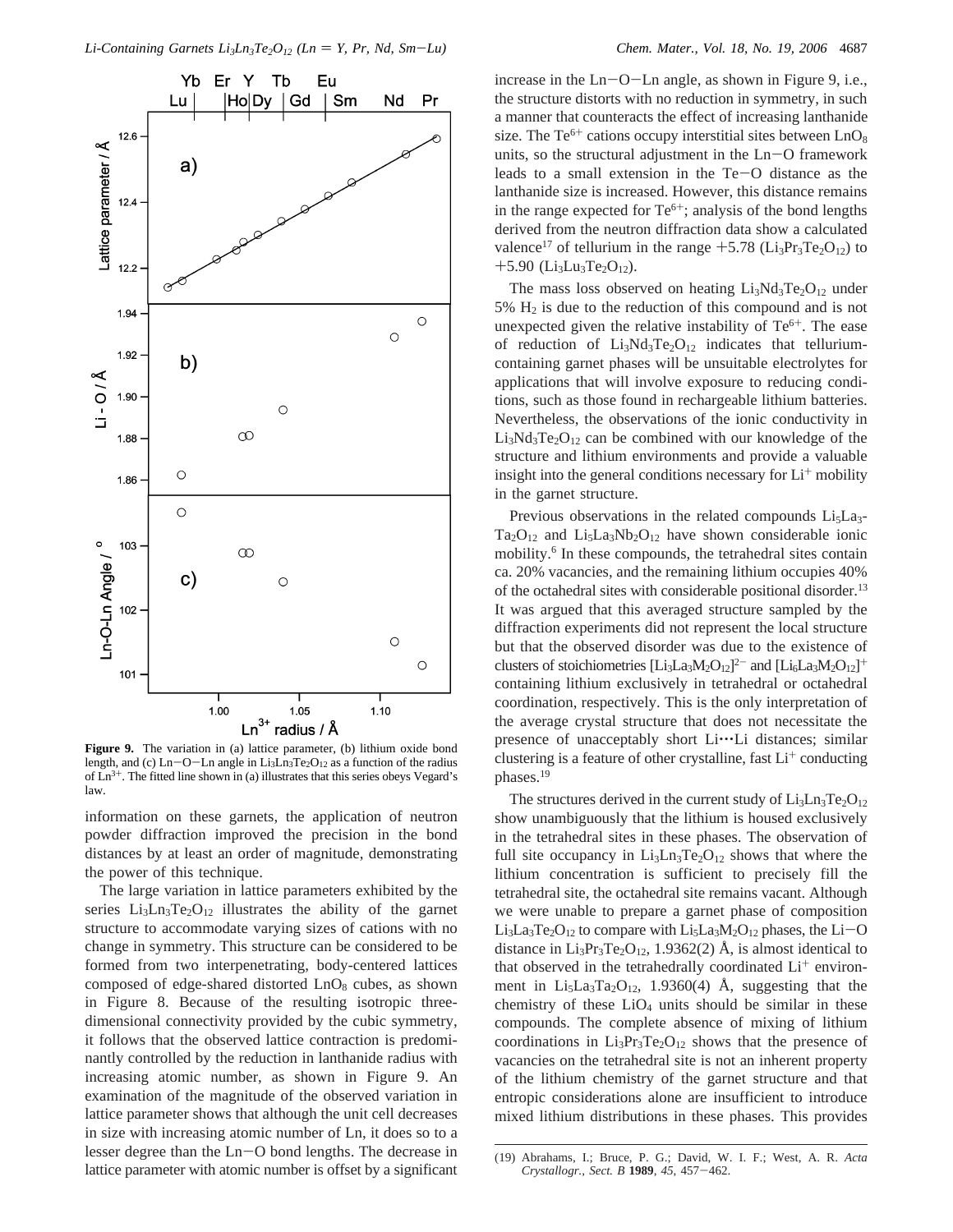strong support for the argument that the substantial vacancy concentration observed on both octahedral and tetrahedral lithium sites in  $Li<sub>5</sub>La<sub>3</sub>M<sub>2</sub>O<sub>12</sub>$  arises from the cluster model previously proposed.<sup>13</sup>

The  $Li-O$  distance shows a regular evolution across the series from 1.9362(2) Å for  $Li_3Pr_3Te_2O_{12}$  to 1.8625(4) Å for  $Li<sub>3</sub>Lu<sub>3</sub>Te<sub>2</sub>O<sub>12</sub>$ , as shown in Figure 9. These distances lead to bond valence sums of 1.124 and 1.368 valence units, respectively, suggesting that the lithium cation experiences a substantial increase in overbonding with reducing lanthanide size and that in  $Li<sub>3</sub>Lu<sub>3</sub>Te<sub>2</sub>O<sub>12</sub>$ , this tetrahedral site is considerably smaller than the optimum size. Indeed, we had anticipated that the chemical pressure applied by the substitution of  $Lu^{3+}$  could be sufficient to depopulate the tetrahedral site in favor of the vacant, heavily distorted, octahedral interstitial sites at the 48g position  $(1/8)$ ,  $\approx 0.683$ ,  $\approx$  0.567). In Li<sub>3</sub>Lu<sub>3</sub>Te<sub>2</sub>O<sub>12</sub>, this site would provide a environment with three pairs of  $Li-O$  distances, 1.929, 2.277, and 2.308 Å, resulting in a calculated bond valence of 1.00. This can be contrasted with the distances reported for  $Li<sub>5</sub>La<sub>3</sub>Ta<sub>2</sub>O<sub>12</sub>$ , where the same site is 40% occupied in a disordered manner and yields a valence of  $0.81$  for  $Li<sup>+</sup>$ . These observations of such a wide range of calculated valences for both the tetrahedral and octahedral lithium positions in these garnet phases suggests that the bond-valence approach has substantial shortcomings when applied to this system and is unable to predict which of the interstitial sites provides the most favorable site for lithium cations. It is interesting to note that calculations of the bond-valence sum for a fictitious octahedrally coordinated lithium placed on the vacant 48g site of  $Li_3Nd_3Te_2O_{12}$  provide a valence, 0.79, that is an excellent match to that observed (0.81) for the occupied 48g site in  $Li<sub>5</sub>La<sub>3</sub>Ta<sub>2</sub>O<sub>12</sub>$ . These observations show that analyses of the structures of lithium garnets through the empirical approach of bond-valence sums do not provide a reliable, accurate prediction of the experimentally observed structures and thus caution should be applied to the application of these metrics.

The transport properties of  $Li<sub>3</sub>Nd<sub>3</sub>Te<sub>2</sub>O<sub>12</sub>$  are vastly different from those reported previously in related lithium garnets. The compounds  $Li_5La_3Ta_2O_{12}$  and  $Li_6BaLa_2Ta_2O_{12}$ show room-temperature conductivities of ca.  $1.2 \times 10^{-6}$  and  $4.0 \times 10^{-5}$  S cm<sup>-1</sup>, respectively.<sup>7</sup> The low activation energies for conduction in these phases, ca. 0.45 eV, results in a rapid increase in conductivity with increasing temperature and values of conductivity in excess of  $1 \times 10^{-2}$  S cm<sup>-1</sup> are observed at 300 °C, whereas  $Li<sub>3</sub>Nd<sub>3</sub>Te<sub>2</sub>O<sub>12</sub>$  shows such a low level of conductivity at room temperature that it could not be measured accurately. The observed increase in conductivity on heating  $Li_3Nd_3Te_2O_{12}$  gave more reliable results for elevated temperatures and showed that the conductivity reached a maximum value of only  $1 \times 10^{-5}$  S  $cm^{-1}$  at 600 °C. The linear nature of the Arrhenius plot clearly shows that the charge transport in this compound is occurring via a process that can be characterized by an activation energy of 1.22(15) eV over the observed temperature range. This value is  $2-3$  times greater than that reported for the more conductive phases and indicates that  $Li<sup>+</sup>$ mobility in  $Li_3Nd_3Te_2O_{12}$  utilizes a different mechanism than the fast ion-conducting phases. Consequently,  $Li<sub>3</sub>Nd<sub>3</sub>Te<sub>2</sub>O<sub>12</sub>$ can be considered to have relatively immobile lithium cations, as implied by the  $Li<sup>+</sup>$  displacement parameters. The high-temperature neutron diffraction experiments show that the lithium cations remain highly ordered on the tetrahedral sites in  $Li<sub>3</sub>Nd<sub>3</sub>Te<sub>2</sub>O<sub>12</sub>$  at temperatures up to 600 °C and that no significant changes in the structure occur on heating.

There are several structural differences between the compounds  $Li_5La_3Ta_2O_{12}$  and  $Li_3Nd_3Te_2O_{12}$  that could be anticipated to influence the movement of  $Li<sup>+</sup>$  throughout the material. Because of the full occupancy of the Ln and Ta/ Te sites, these coordination sites cannot host  $Li<sup>+</sup>$  cations and so will play no direct role in the  $Li^+$  conduction pathway. Instead,  $Li<sup>+</sup>$  mobility must involve migration through the voids in the structure defined by the oxide sublattice. This migration path will differ between  $Li<sub>5</sub>La<sub>3</sub>Ta<sub>2</sub>O<sub>12</sub>$  and  $Li<sub>3</sub>Nd<sub>3</sub>$  $Te<sub>2</sub>O<sub>12</sub>$  because of (i) changes in the lattice polarization and (ii) changes in the lithium coordination geometries and site occupation.

The change from  $Ta^{5+}$  to  $Te^{6+}$  will slightly increase the polarization of the oxide sublattice; it is thus possible that this change in metal oxidation state could lead to some adjustment in ionic conductivity. Doping studies of the  $Li<sup>+</sup>$ conducting perovskite phase  $Li_{0.36}La_{0.55}TiO_3$  have shown that changes in cation charge and size typically cause a variation in conductivity within 1 order of magnitude, e.g.,  $Lisr<sub>1.65</sub>$ - $Ti_{1.3}Ta_{1.7}O_9$  and  $LiSr_{1.65}Zr_{1.3}Ta_{1.7}O_9$  have conductivities of 4.9  $\times$  10<sup>-5</sup> and 1.3  $\times$  10<sup>-5</sup> S cm<sup>-1</sup>, respectively.<sup>20</sup> The relatively small change in framework polarization between  $Li_5La_3Ta_2O_{12}$  and  $Li_3Nd_3Te_2O_{12}$  is unlikely to be responsible for inducing the large change in transport properties between these two compounds. The behavior of  $Li_{0.36}La_{0.55}TiO_3$ related phases suggests that changes in lithium coordination provide a much stronger candidate for the origin of the differences in  $Li^+$  conductivity. Although  $Li_{0.36}La_{0.55}TiO_3$ exhibits a conductivity of ca.  $1 \times 10^{-3}$  S cm<sup>-1</sup> at room temperature, the Pr and Nd analogues have values of ca. 1  $\times$  10<sup>-5</sup> and 1  $\times$  10<sup>-6</sup> S cm<sup>-1</sup> respectively.<sup>21</sup> This is due to the change in lithium coordination from predominantly vacant square planar sites<sup>22</sup> in  $Li_{0.36}La_{0.55}TiO_3$  to almost fully occupying the central interstice in the Pr and Nd analogues.<sup>21</sup> The observation of full tetrahedral site occupancy in Li<sub>3</sub>- $Nd<sub>3</sub>Te<sub>2</sub>O<sub>12</sub>$  compared to the occupational disorder in both tetrahedral and octahedral  $Li^+$  sites in  $Li_5La_3Ta_2O_{12}$  suggests a strong parallel with the observations in  $Li_{0.36}Ln_{0.55}TiO_3$ . This change in lithium coordination coupled with the introduction of disorder suggests that the mechanisms for conduction in  $Li_3Nd_3Te_2O_{12}$  and  $Li_5La_3Ta_2O_{12}$  would be anticipated to differ substantially, as indicated experimentally by the variation in both the overall conductivity and the activation energy.

It has previously been noted that in the fast ion-conducting phase  $Li<sub>5</sub>La<sub>3</sub>Ta<sub>2</sub>O<sub>12</sub>$ , a pathway for facile  $Li<sup>+</sup>$  hopping exists

<sup>(20)</sup> Sebastian, L.; Gopalkrishnan, J. *J. Mater. Chem.* **<sup>2003</sup>**, *<sup>13</sup>*, 344-441.

<sup>(21)</sup> Skakle, J. M. S.; Mather, G. C.; Morales, M.; Smith, R. I.; West, A. R. *J. Mater. Chem.* **<sup>1995</sup>**, *<sup>5</sup>*, 1807-1808.

<sup>(22)</sup> Yashima, M.; Itoh, M.; Inaguma, Y.; Morii, Y. *J. Am. Chem. Soc.* **<sup>2005</sup>**, *<sup>127</sup>*, 3491-3495.